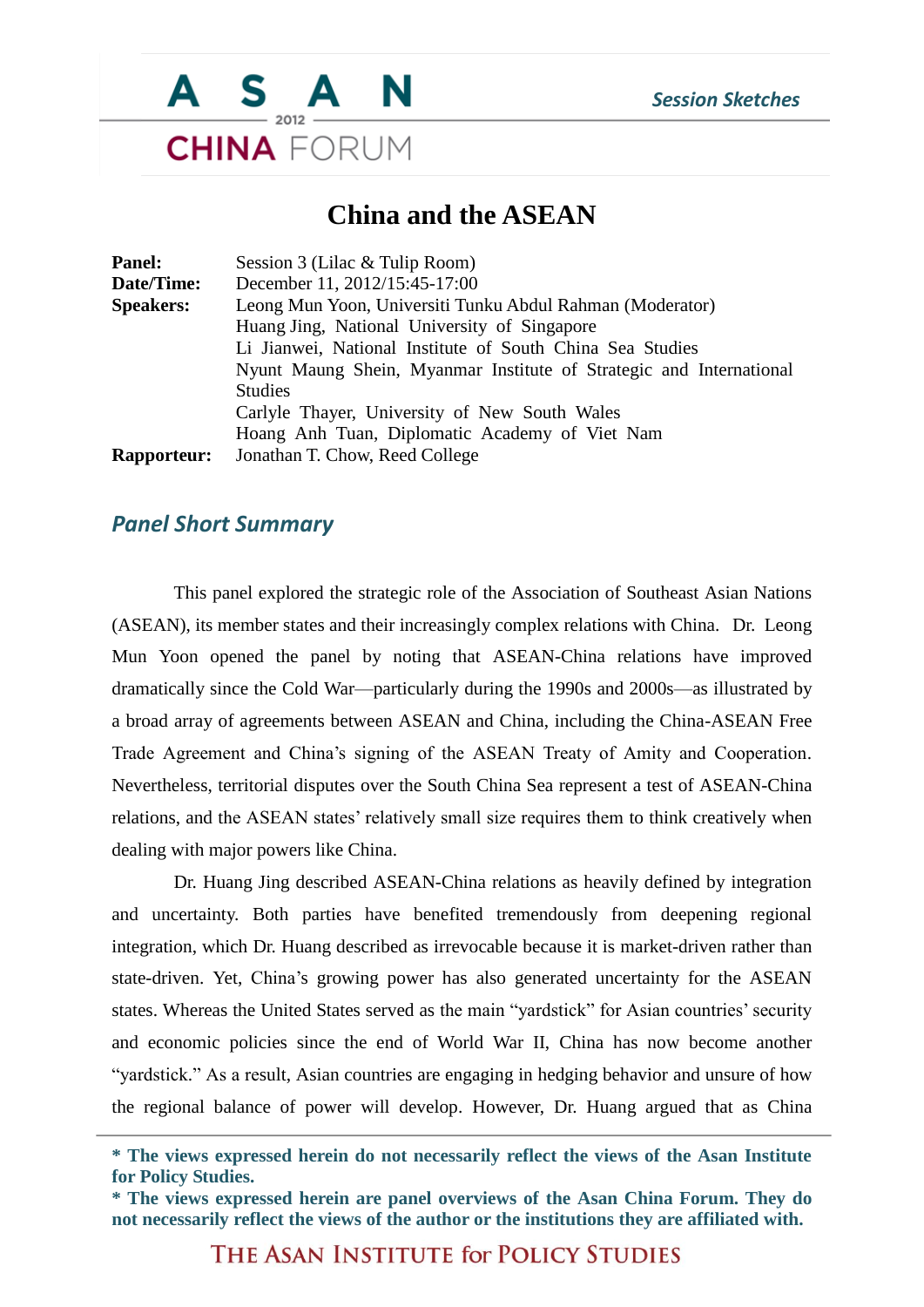## S A N **CHINA** FORUM

becomes more powerful, ASEAN will find it increasingly difficult to maintain its longstanding policy of neutrality.

Dr. Li Jianwei spoke about the South China Sea dispute and suggested that China does not see the issue as a major obstacle to relations with ASEAN. ASEAN, she said, plays an important role in building confidence and defusing tension over the South China Sea. ASEAN's challenge in the dispute is to balance its own organizational solidarity with its overall relationship with China. Dr. Li concluded by emphasizing that both sides must continue dialogue and confidence-building and implementing the terms of the 2002 Declaration on the Conduct of Parties in the South China Sea.

Ambassador Nyunt Maung Sein discussed China-Myanmar relations. Located at the crossroads of China, India and ASEAN, Myanmar developed an especially close strategic partnership with China after the military government's suppression of the 1988 prodemocracy movement and the subsequent imposition of sanctions by Western countries. China is now Myanmar's largest foreign investor with some \$15 billion invested. Following the 2011 democratic reforms, though, Myanmar has sought rapprochement with the US and the EU which, the Ambassador noted, has caused China some concern, though Myanmar has also sought to allay those concerns. With respect to the South China Sea dispute, the Ambassador expressed his wish to see progress on a regional code of conduct by the time Myanmar assumes ASEAN's rotating chair in 2014.

Dr. Carlyle Thayer noted that ASEAN has been instrumental in developing the region's security and economic architecture, guided by a doctrine of "ASEAN centrality" in which ASEAN norms govern multiple regional institutions such as the ASEAN Regional Forum, the ASEAN+3, and the East Asia Summit. However, ASEAN is increasingly divided over how to manage relations with China and the United States, leaving an opportunity for Great Power intrusion and the consequent undermining of ASEAN centrality. Such divisions have been manifested in deep internal disagreements over the South China Sea dispute, as well as in the competing regional structures for trade: the US-led Trans-Pacific Partnership, which does not include China, and the new ASEAN-led Regional Comprehensive Economic Partnership, which includes China but not the US.

THE ASAN INSTITUTE for POLICY STUDIES

**<sup>\*</sup> The views expressed herein do not necessarily reflect the views of the Asan Institute for Policy Studies.**

**<sup>\*</sup> The views expressed herein are panel overviews of the Asan China Forum. They do not necessarily reflect the views of the author or the institutions they are affiliated with.**